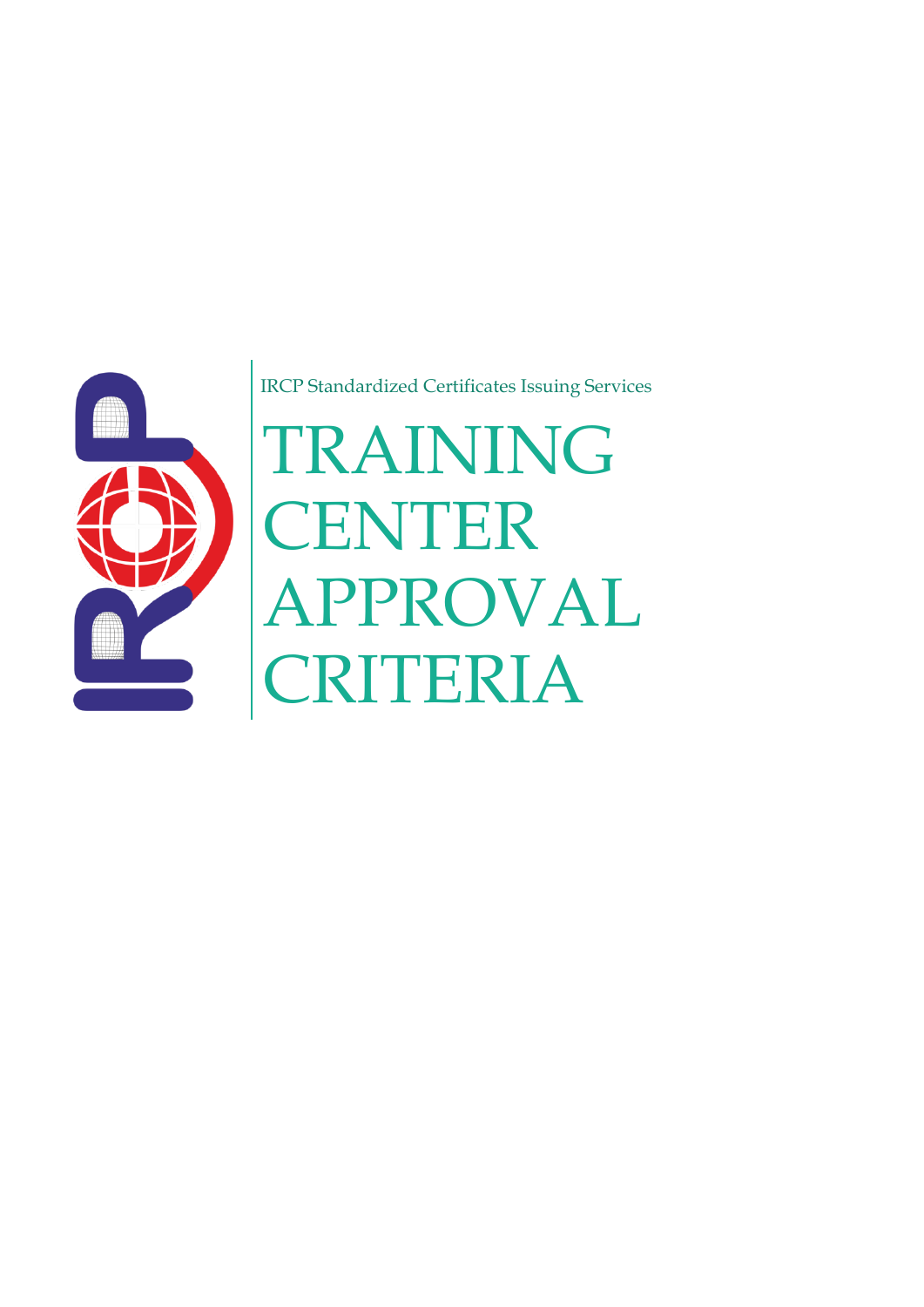

# **Table of Contents**

| 2.0 |  |
|-----|--|
|     |  |
| 4.0 |  |
| 5.0 |  |
| 6.0 |  |
|     |  |
| 8.0 |  |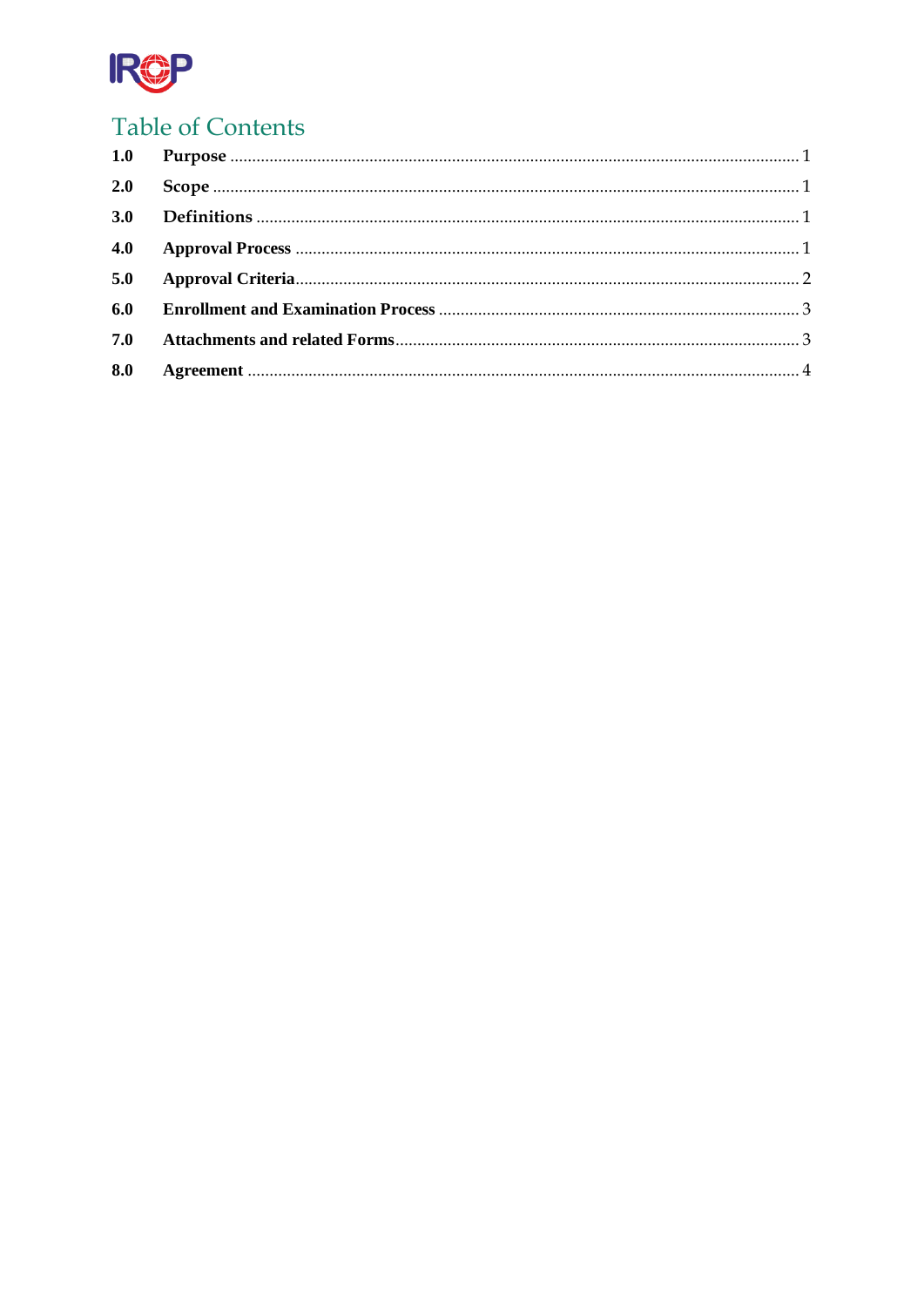

# <span id="page-2-0"></span>**1.0 Purpose**

This Document has been developed to demonstrate the requirements for approving the training centers for best quality trainings. The agreement is being initiated to deliver the approved trainings as some of certification e.g. PIC (Level 2) of Health Related Establishment etc. are required to have approved trainings to comply with requirements and to get recognized qualifications of IRCP.

## <span id="page-2-1"></span>**2.0 Scope**

The instructions given in this document are applicable to training centers who are providing any approved training. All requirements are mandatory to follow all the time during the approval period.

## <span id="page-2-2"></span>**3.0 Definitions**

#### **IRCP**

IRCP Standardized Certificates Issuing Services

#### **APPROVED TRAINING CENTER (ATC)**

The training center which is authorized to provide the trainings for qualifications offered by IRCP. Training provided by approved training center are only accepted for compliance with requirements of any certification.

#### **BRANCHES**

An organization, site or an office owned and controlled by the approved training center, usually operating in a different location and managed by staff that are directly employed by the approved training center.

#### **SUBCONTRACTOR**

An individual not permanently employed or owned by an approved training center, delivering approved trainings on behalf of the ATC under a contractual agreement.

#### **APPROVED TRAINER**

A certified trainer by IRCP and registered with related authority.

#### **KEY CONTACT PERSON**

Approved training center's personnel responsible and accountable for communication with IRCP

# <span id="page-2-3"></span>**4.0 Approval Process**

Any Training Center wants to get registered with IRCP shall be approved by Related Authority if required. Following are the steps of approval from IRCP.

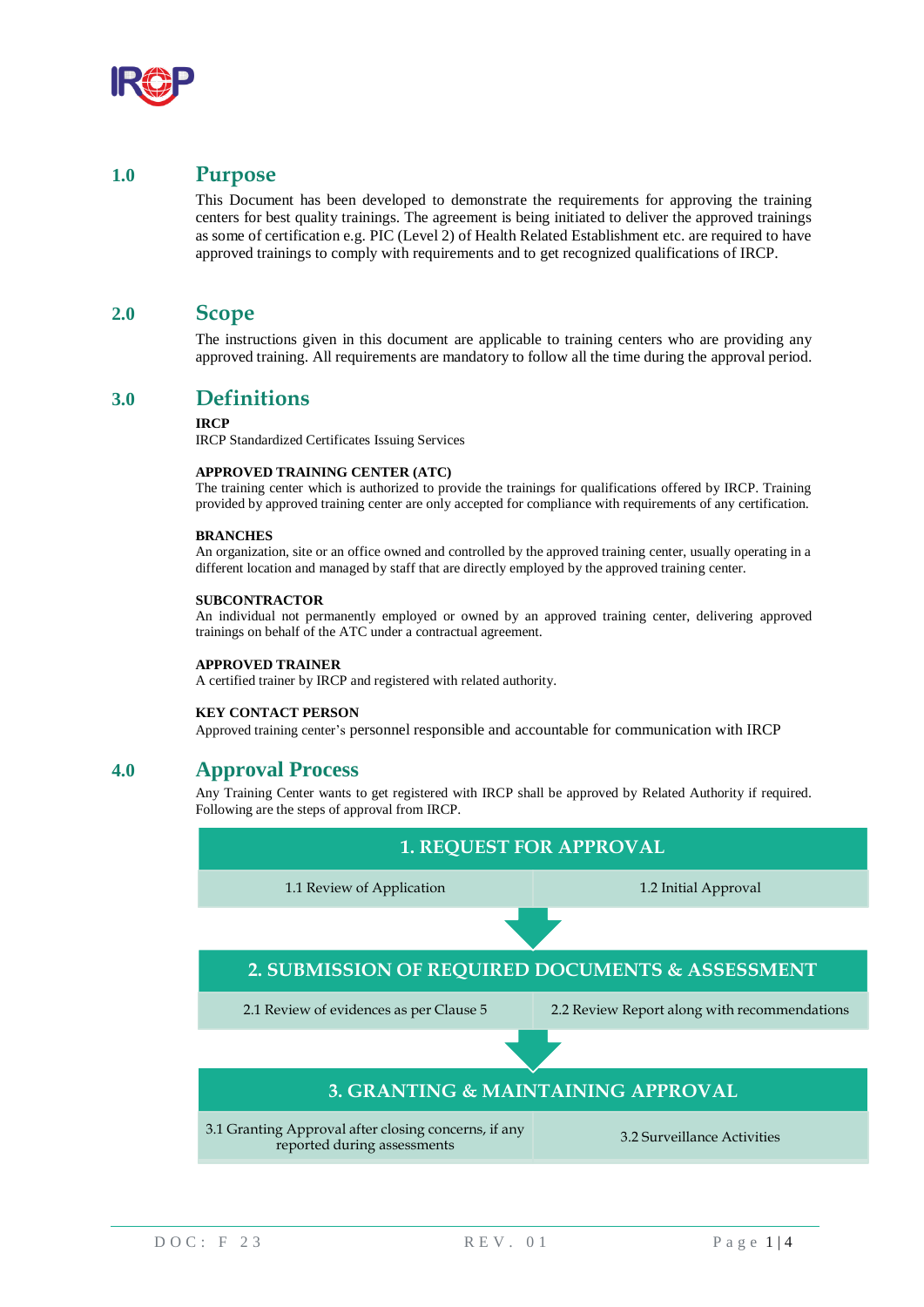

# <span id="page-3-0"></span>**5.0 Approval Criteria**

| SR.   | <b>REQUIREMENT</b>                                                                                                                                                                                                                                                                                                                                                                                                                                                                                                                                                                                                                                                                                                                                                                                                                                                                | <b>EVIDENCE OF COMPLIANCE</b> |
|-------|-----------------------------------------------------------------------------------------------------------------------------------------------------------------------------------------------------------------------------------------------------------------------------------------------------------------------------------------------------------------------------------------------------------------------------------------------------------------------------------------------------------------------------------------------------------------------------------------------------------------------------------------------------------------------------------------------------------------------------------------------------------------------------------------------------------------------------------------------------------------------------------|-------------------------------|
| 5.1   | <b>RESOURCES</b>                                                                                                                                                                                                                                                                                                                                                                                                                                                                                                                                                                                                                                                                                                                                                                                                                                                                  |                               |
| 5.1.1 | <b>Staff Requirements</b><br>Appropriate Staff to ensure the quality of training management and<br>provision shall be available. A competent person as Key Contact Person<br>from staff is to be appointed to be accountable of quality of trainings and to<br>communicate and sharing of data with IRCP. Minimum 1 approved trainer<br>for each scheme shall be permanently employed. ATC shall have resources<br>(contracted trainers/staff) for contingency arrangement of staff.                                                                                                                                                                                                                                                                                                                                                                                              |                               |
| 5.1.2 | <b>Facility Requirements</b><br>Approved Training Center shall have a facility or resources for facility<br>appropriate to provision of registered training. In general followings are<br>applied:<br>Training should be conducted in rooms that are suitable and solely<br>a.<br>dedicated for that purpose.<br>Training rooms should have adequate lighting and ventilation, and the<br>b<br>type of seating should be suitable for the trainee's comfort.<br>The room should be as quiet as possible and free from any other<br>$\mathbf c$<br>activities that could distract trainees. Restaurant dining areas and<br>rooms that have other activities which could distract the trainees<br>should not be used for training.<br>d<br>It is recommended that there should be sufficient space between the<br>trainees with a minimum distance of one meter between two people. |                               |
| 5.1.3 | Approved Training center shall demonstrate the availability of other<br>resources to administrate the trainings e.g. computer(s), printing(s) etc.                                                                                                                                                                                                                                                                                                                                                                                                                                                                                                                                                                                                                                                                                                                                |                               |
| 5.2   | <b>TRAINING MATERIAL</b>                                                                                                                                                                                                                                                                                                                                                                                                                                                                                                                                                                                                                                                                                                                                                                                                                                                          |                               |
| 5.2.1 | The trainer shall only use training materials which is provided by the IRCP.<br>This includes hand books, handouts and audio-visual aids.                                                                                                                                                                                                                                                                                                                                                                                                                                                                                                                                                                                                                                                                                                                                         |                               |
| 5.2.2 | Training Material is solely property of IRCP and shall be returned/<br>destroyed when dictated by IRCP and shall not be sold/give to any other<br>party except the organization to whom it was sold/distributed by IRCP.<br>Reproduction, amendment or redistribution of any material is strictly<br>prohibited without permission of IRCP.                                                                                                                                                                                                                                                                                                                                                                                                                                                                                                                                       |                               |
| 5.2.3 | Training Center and Trainers are required to attend the course material<br>development meetings arranged by IRCP when required.                                                                                                                                                                                                                                                                                                                                                                                                                                                                                                                                                                                                                                                                                                                                                   |                               |
| 5.3   | <b>REGISTRATION FOR TRAINEES</b>                                                                                                                                                                                                                                                                                                                                                                                                                                                                                                                                                                                                                                                                                                                                                                                                                                                  |                               |
| 5.3.1 | <b>Application for Training</b><br>An application is to be received for registering any person for training.                                                                                                                                                                                                                                                                                                                                                                                                                                                                                                                                                                                                                                                                                                                                                                      |                               |
| 5.3.2 | Pre-assessment<br>The competency of the individual registering for the PIC training shall be<br>assess before the registration process is completed and any potential<br>problems that are identified e.g. language competency, job responsibilities<br>etc. that could affect the learning process and the effectiveness of the PIC at<br>work, shall be recorded.                                                                                                                                                                                                                                                                                                                                                                                                                                                                                                               |                               |
| 5.3.3 | <b>Training Schedule</b><br>The approved training center shall provide the schedule of training sessions<br>to the IRCP at least 5 working days before the training is conducted. The<br>information about the course plan must include.<br>$\Box$ Training dates and timings<br>÷<br>4<br>$\square$ Details of the venue<br>□Details of Trainer<br>4<br>$\Box$ Number of trainees<br>₩<br>4<br>$\Box$ Course language<br>$\Box$ Examination time<br>4<br>÷.<br>And any other details that may be required for the registration of the<br>trainees.                                                                                                                                                                                                                                                                                                                               |                               |
|       | Any changes in the planned schedule shall be reported to the IRCP any<br>without delay.                                                                                                                                                                                                                                                                                                                                                                                                                                                                                                                                                                                                                                                                                                                                                                                           |                               |
| 5.4   | <b>SUB-CONTRACTING</b>                                                                                                                                                                                                                                                                                                                                                                                                                                                                                                                                                                                                                                                                                                                                                                                                                                                            |                               |
| 5.4.1 | Approved training center shall have a process of selection and controlling<br>the sub-contractors. Prior to sub-contracting any related activity, ATC shall<br>get approval for same from IRCP.                                                                                                                                                                                                                                                                                                                                                                                                                                                                                                                                                                                                                                                                                   |                               |
| 5.5   | <b>COMPLAINT HANDLING</b>                                                                                                                                                                                                                                                                                                                                                                                                                                                                                                                                                                                                                                                                                                                                                                                                                                                         |                               |
| 5.5.1 | Approved training center shall have a system in place to receive, record,<br>process and close any complaint against provided training and/ or overall                                                                                                                                                                                                                                                                                                                                                                                                                                                                                                                                                                                                                                                                                                                            |                               |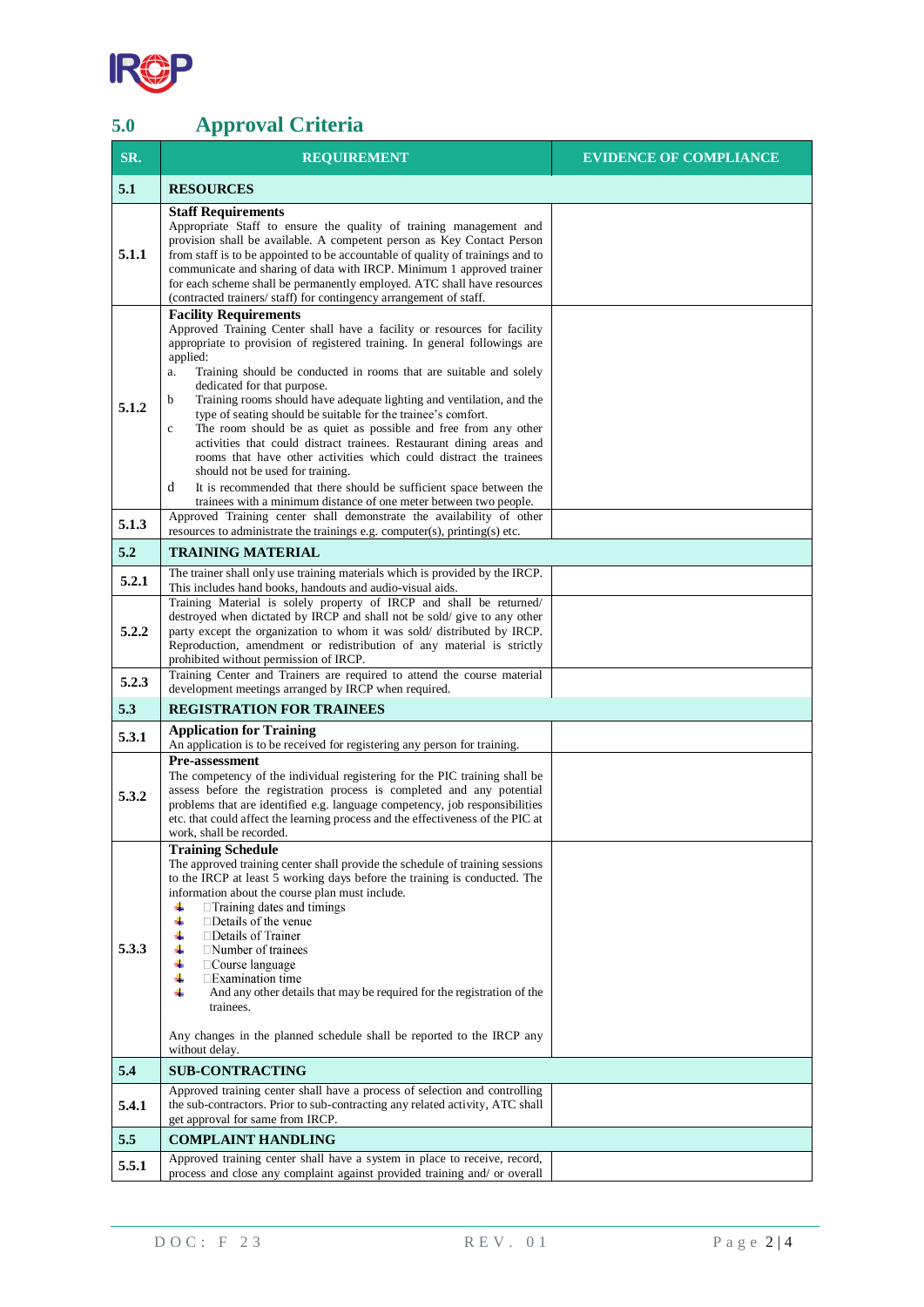

| training administration. The process shall be communicated with each |
|----------------------------------------------------------------------|
| trainee and it must communicated that serious complaints can be made |
| directly to IRCP and/ or Health and Safety Department of Dubai       |
| Municipality.                                                        |

# <span id="page-4-0"></span>**6.0 Enrollment and Examination Process**



# <span id="page-4-1"></span>**7.0 Attachments and related Forms**

- 1- Sample intimation email
- 2- Application Form